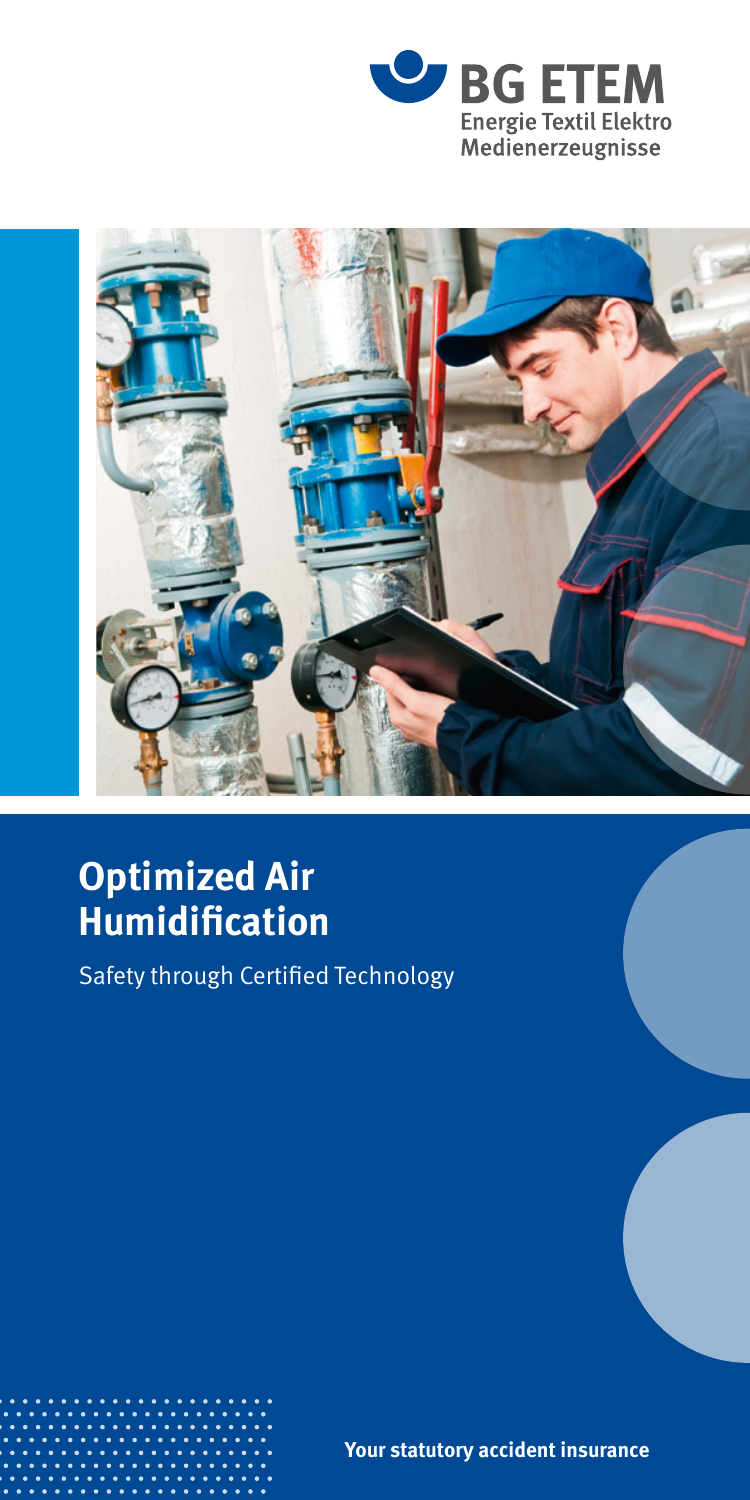# **Marking the Way for You**

Certified Functional and Hygiene Safety for Air Humidification Systems with the DGUV Test

Air humidification systems are often indispensible for trouble-free production processes and a comfortable indoor climate – as long as impeccable standards of hygiene can be guaranteed during operation.

### **Spoilt for Choice**

The choice of air humidification systems is vast. Each system requires the operator to carry out proper maintenance and cleaning. Maintenance costs and results depend on the type of system.

### **A Selection Aid for Users**

The DGUV Test Mark "Optimized Air Humidification" provides instant confirmation that the corresponding air humidification system has undergone comprehensive testing. Users of an installation that has undergone this type of testing can be sure that they are operating a functionally reliable and hygienically flawless system.

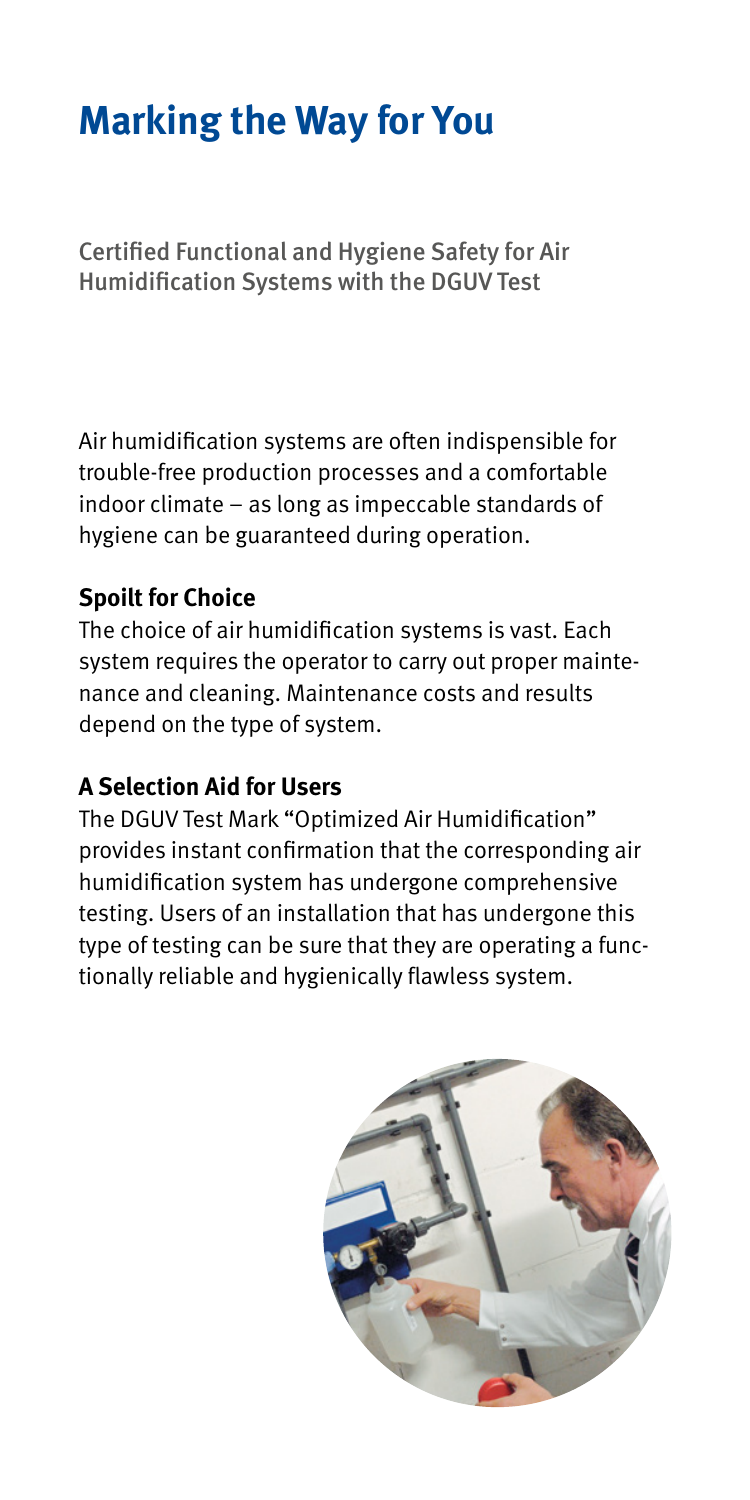

### **Certification at its Best**

"Optimized Air Humidification" as a benchmark for air Humidification Systems

#### **The Optimized Air Humidification Test Mark**

Not only does it fulfill the requirements of the GS and Euro Test Marks, each of which documents compliance with the European safety regulations: it includes additional, more rigorous hygiene and health & safety tests and also covers the aspects of environment protection, service and efficiency.

**The Testing and Certification Body Printing and Paper Converting awards its Test Marks for humidifiers in all sectors of industry the world over.**

### **Please Note**

The familiar CE mark is a self-conferred conformity declaration by the manufacturer. It is not, therefore, a symbol of quality. Independent studies show that only about 50% of systems carrying the CE mark alone meet the requirements of the European directives.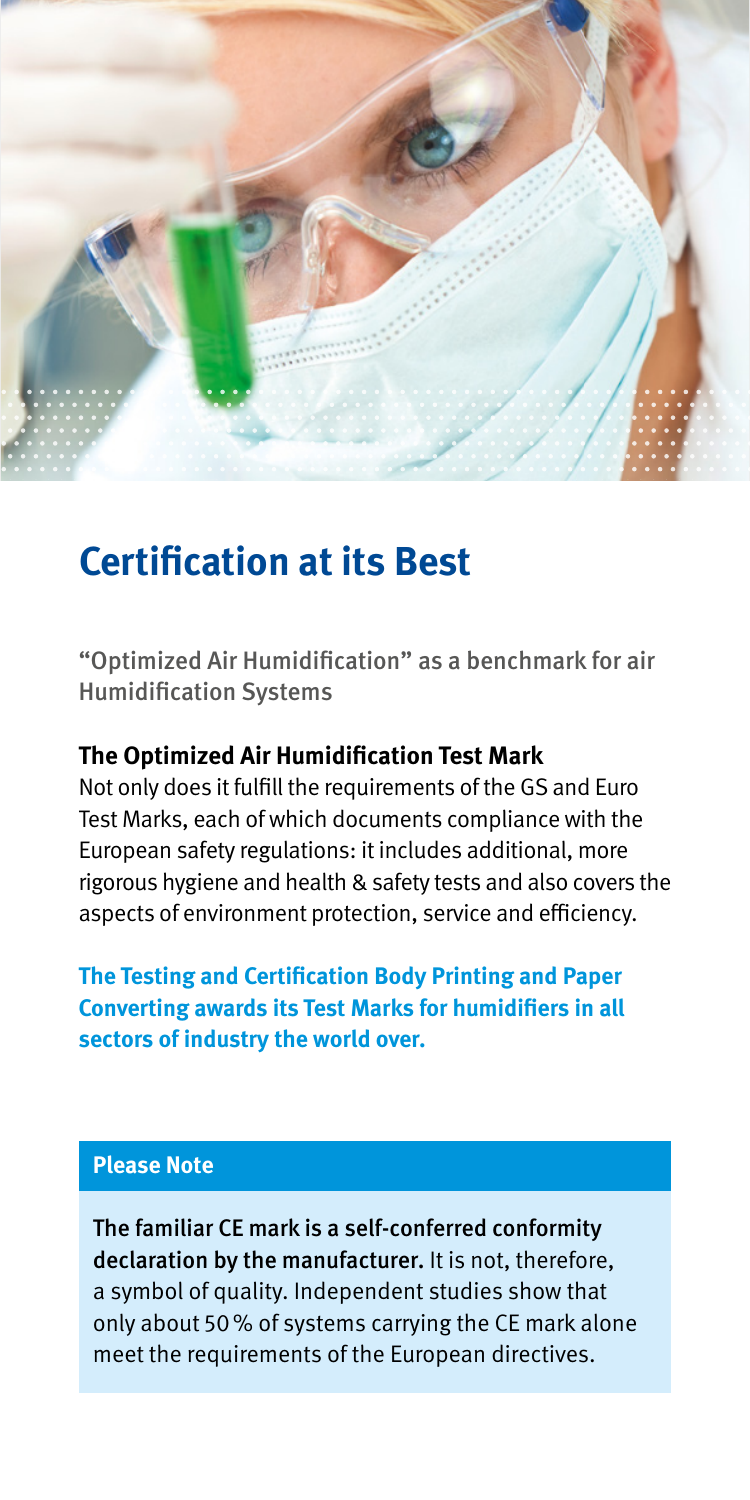### **Your Search Ends Here**

### DGUV Test Certificate Database

### **Certified air humidification systems in the DGUV Test database**

On the DGUV website you'll find the current database of tested products: **www.dguv.de**, webcode: e24706.

Here you can access the database to search for certificates. Please use the search keyword "humidifier".



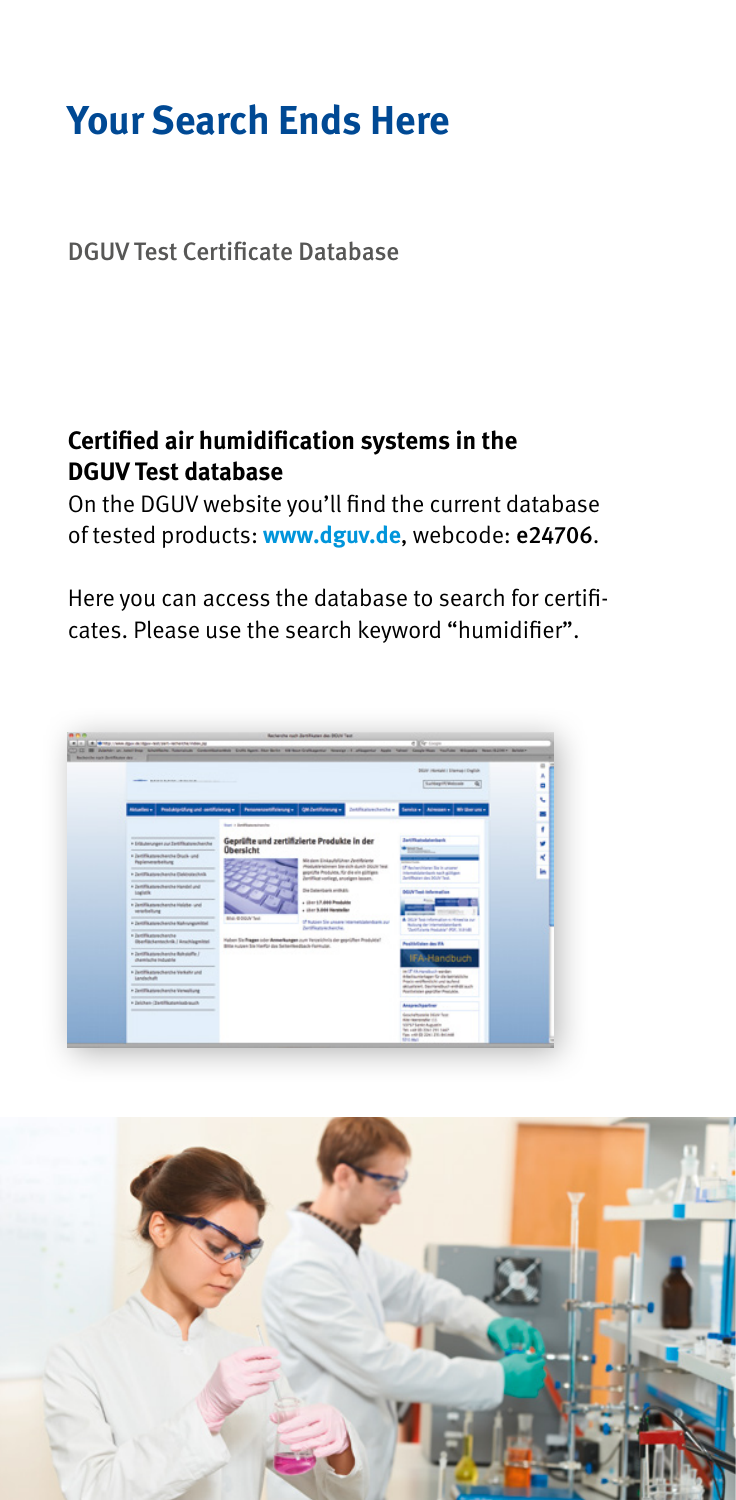

## **Tested, verified and corroborated by longterm trials**

DGUV Test Mark "Optimized Air Humidification"

#### **Please Note**

With these certified air humidification systems you can rely upon:

- expert compliance with hygiene standards,
- appropriate water conditioning,
- excellent maintenance friendliness,
- optimum functionality.
- reliable service from the manufacturer.

#### **Picture credits:**

BG ETEM, Shutterstock: Dmitry Kalinovsky-72251053, Dmitry Kalinovsky-114991933, Darren Baker-56263420